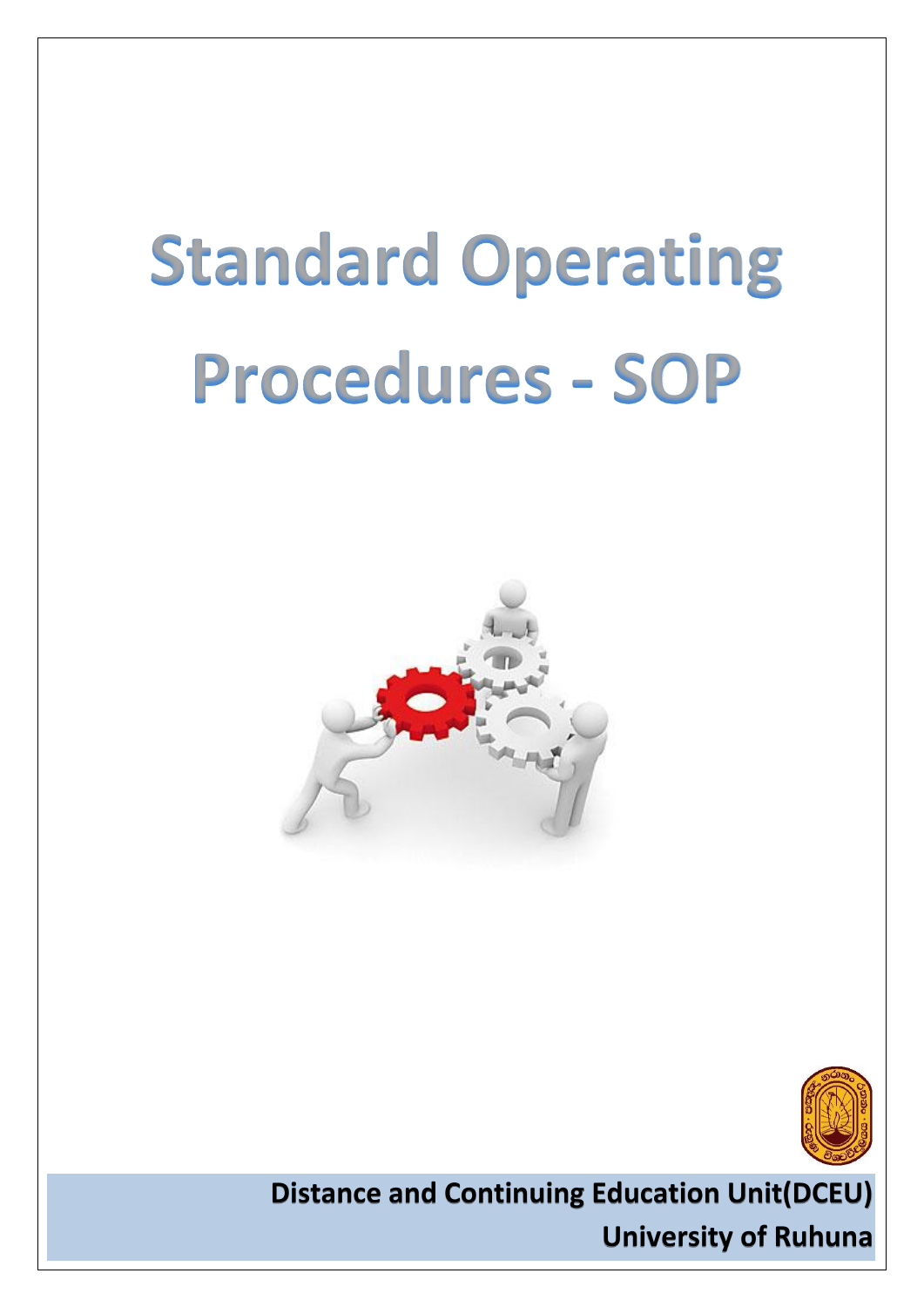

## **Contents**

- 01. Vision and Mission of the DCEU
- 02. Organizational Structure of the DCEU
- 03. Roles and Responsibilities
- 04. Key Service Functions
- 05. Standard SOP 1
	- 05.01. Student Registration
	- 05.02. Flow Chart Diagram of SOP 1
- 06. Standard SOP 2
	- 06.01. Conducting Seminar
	- 06.02. Flow Chart Diagram of SOP 2
- 07. Standard SOP 3
	- 07.01. Register students for Part I & Part II examinations
	- 07.02. Flow Chart Diagram of SOP 3

#### 08. Standard – SOP 4

- 08.01. Conducting Examinations
- 08.02. Flow Chart Diagram of SOP 4
- 09. Standard SOP 5
	- 09.01. Paper marking & releasing results
	- 09.02. Flow Chart Diagram of SOP 5
- 10. Staff of the Office of the DCEU
- 11. Office Layout Plan

سترد المتراد المتراد المتراد المتراد المتراد المتراد المتراد المتراد المتراد المراد المتراد المتراد المتراد المتراد المر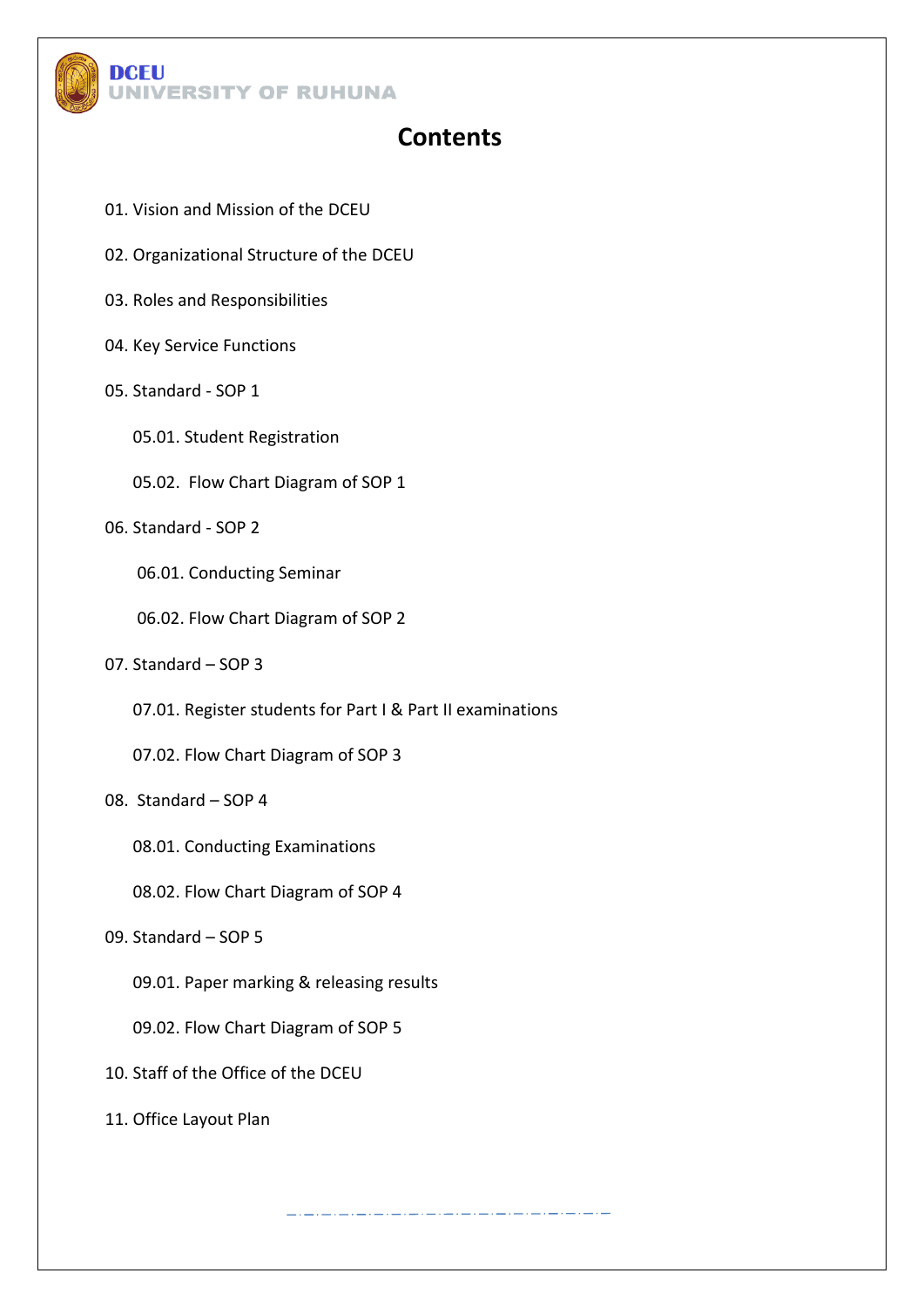

# **Vision and Mission of the DCEU**

**Vision of the DCEU**

Become a center of excellence for distance education in Sri Lanka

**Mission of the DCEU**

Our mission is to provide route and opportunities for all age student in distance learning in pursuing educational achievements to suit with global needs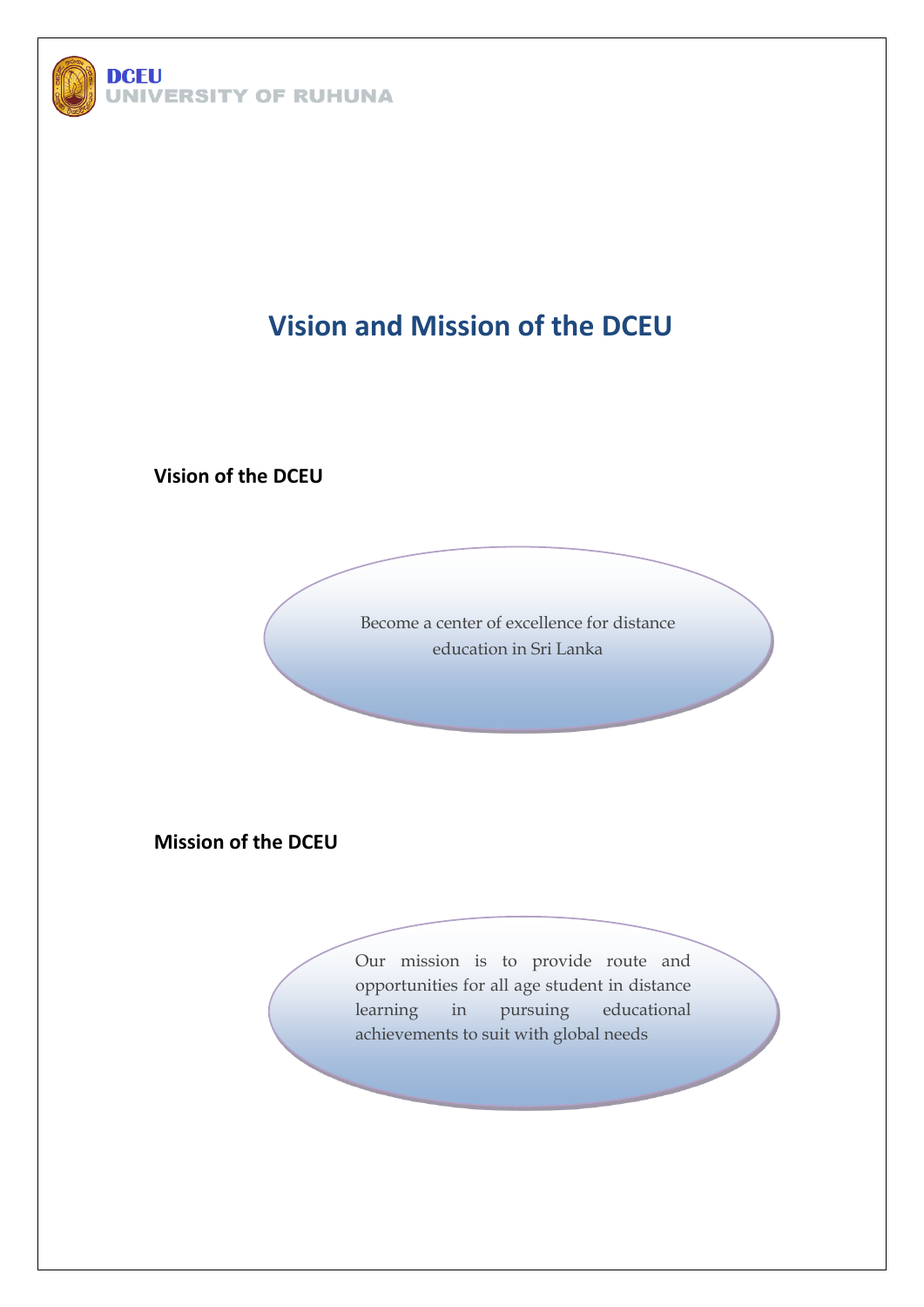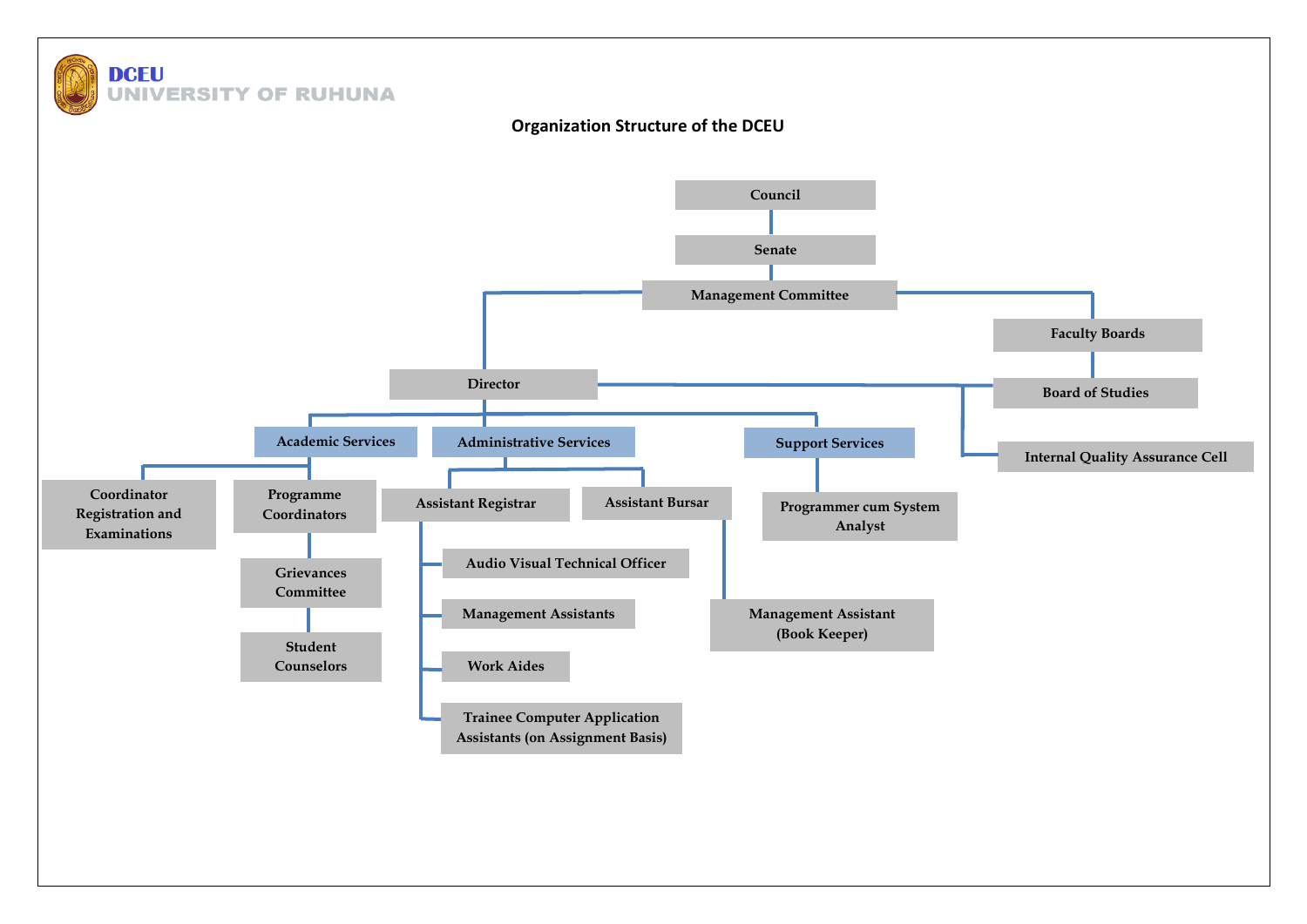

Contact : Office - 041 22223133 Email - [dceu@admin.ruh.ac.lk](mailto:dceu@admin.ruh.ac.lk)



#### **Roles and Responsibilities**

Distance and Continuing Education Unit (DCEU) of the University of Ruhuna, previously named External Examination Unit (EEU) established in 1997 with the broader objective of providing higher educational opportunities to prospective students in the region and country who are unable to enter national universities in Sri Lanka. Since its inception, the Distance and Continuing Education Unit has been growing steadily and currently cater to the needs of over 30,000 external under graduates over the country.

Functions

- Coordination of extension courses introduce by various Faculties of the University of Ruhuna.
- Conducting and coordinating Board of Studies and Management Committee meetings.
- Publish notices with the approval of the Registrar to register students for extension courses.
- Conducting interviews and register students for courses.
- Register students for examinations.
- Conducting seminars relevant to examinations.
- Conducting examinations and releasing results.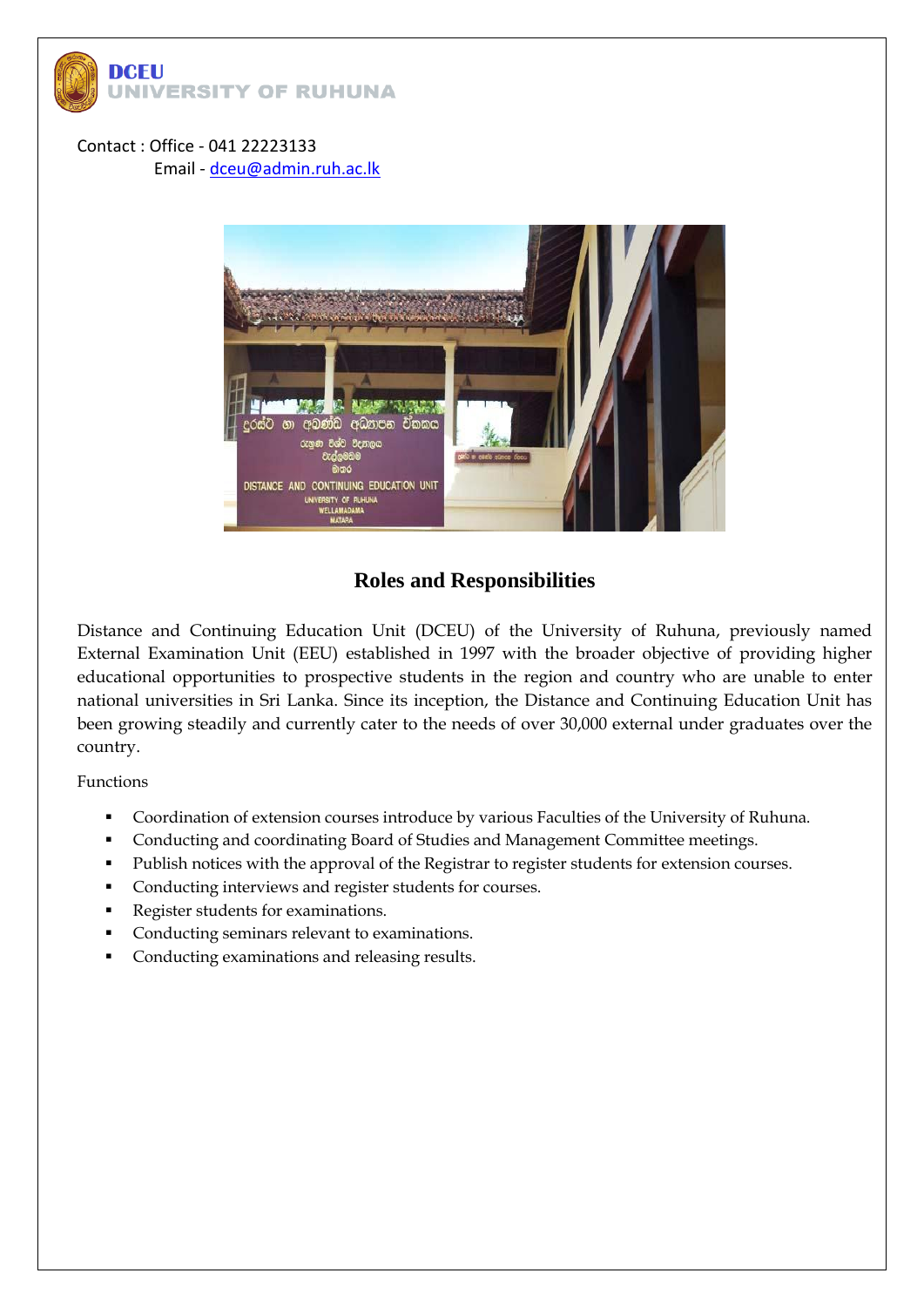

# **Student Registration**

## **Standard Operating Procedures**

| Office                 |                                                                                 | <b>DCEU</b>                                |                                                 | Responsibility         | : Director, AR, Registration<br>Coordinator    |  |  |  |
|------------------------|---------------------------------------------------------------------------------|--------------------------------------------|-------------------------------------------------|------------------------|------------------------------------------------|--|--|--|
|                        |                                                                                 |                                            |                                                 |                        | Delegated Responsibility: System Analyst, MA 1 |  |  |  |
| Task                   |                                                                                 | <b>Student Registration</b>                |                                                 | Time Frame: Two months |                                                |  |  |  |
| Purpose                |                                                                                 |                                            | Register students for new batches, new programs |                        |                                                |  |  |  |
| Procedure              |                                                                                 | The process includes the following steps : |                                                 |                        |                                                |  |  |  |
| Phase 1                |                                                                                 |                                            |                                                 |                        |                                                |  |  |  |
| Step 1:                |                                                                                 |                                            | Decision to start new batch & register students |                        |                                                |  |  |  |
|                        | Step 2:                                                                         |                                            | Preparation of Advertisements/Notices           |                        |                                                |  |  |  |
|                        | Step 3:                                                                         |                                            | Obtaining the approval of the Registrar         |                        |                                                |  |  |  |
|                        | Step 4:                                                                         |                                            | Publish the advertisement/notice                |                        |                                                |  |  |  |
|                        | Step 5:                                                                         |                                            | Receiving applications                          |                        |                                                |  |  |  |
|                        | Step 6 :                                                                        |                                            | Computerization the data                        |                        |                                                |  |  |  |
|                        | Step 7:                                                                         |                                            | Issue temporary registration numbers            |                        |                                                |  |  |  |
|                        | Step 8:                                                                         |                                            | Conducting selection interviews                 |                        |                                                |  |  |  |
|                        | Step 9:                                                                         |                                            | Registration of qualified students              |                        |                                                |  |  |  |
|                        | Step 10 :                                                                       |                                            | Preparing personal files                        |                        |                                                |  |  |  |
|                        | Issuing records books & ID cards with permanent registration number<br>Step 11: |                                            |                                                 |                        |                                                |  |  |  |
| Linking References:    |                                                                                 |                                            | <b>UGC Circular 932</b>                         |                        |                                                |  |  |  |
| Workflows/ Flowcharts: |                                                                                 |                                            | (Annexed)                                       |                        |                                                |  |  |  |
| Revisions made on:     |                                                                                 |                                            | 05.11.2021                                      |                        |                                                |  |  |  |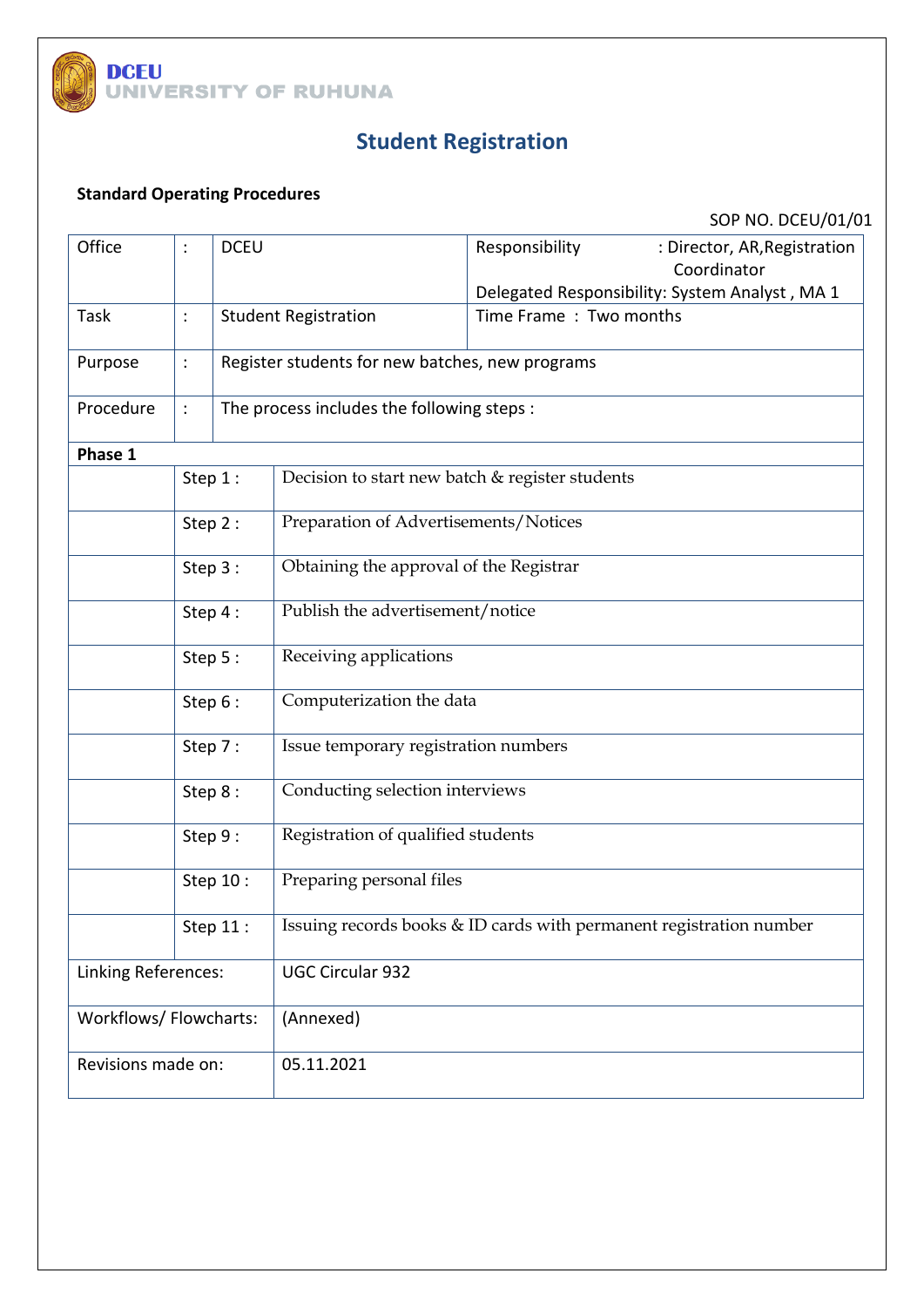

**Student Registration**

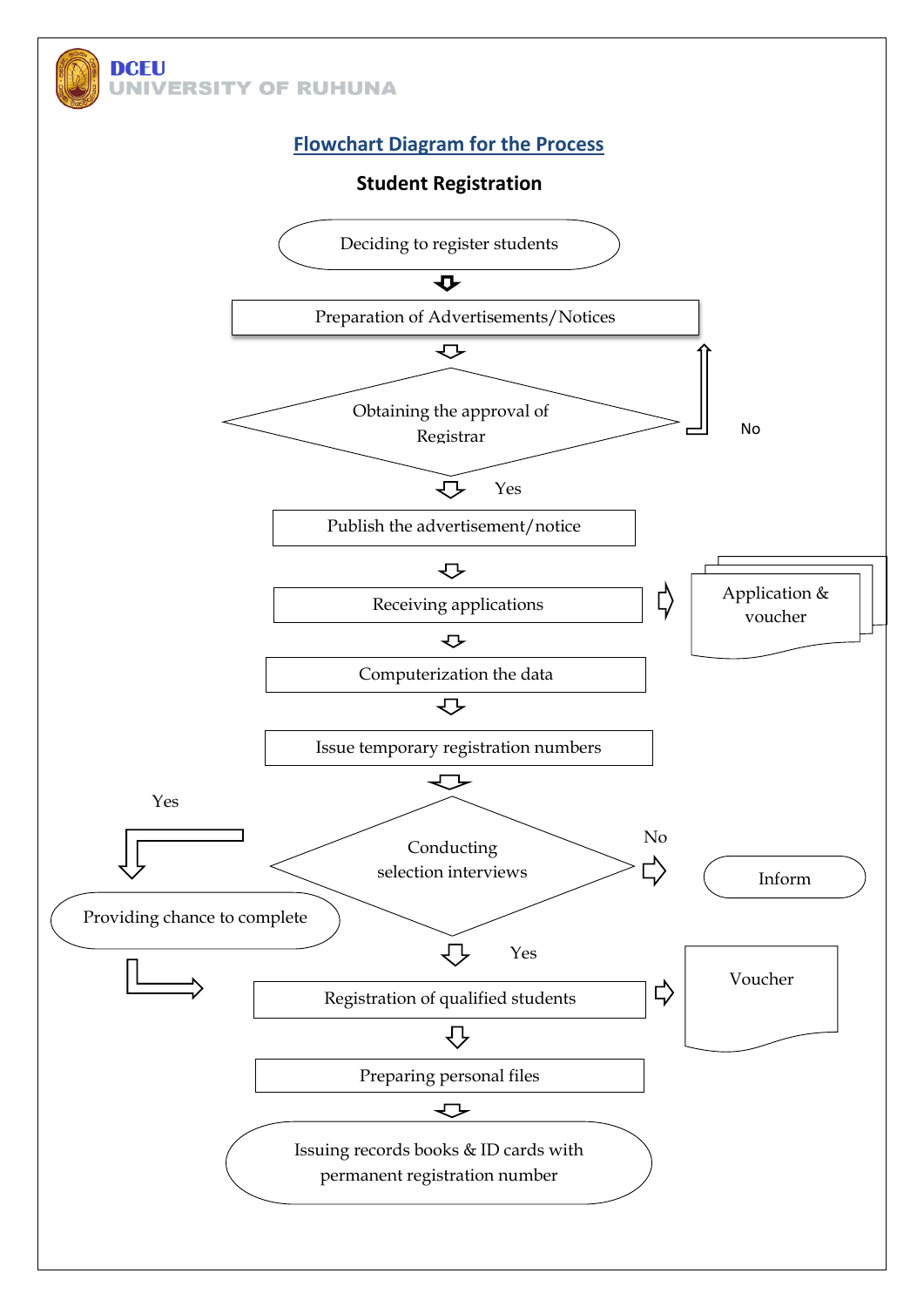

# **Conducting Seminar**

#### **Standard Operating Procedures**

| Office                |         | <b>DCEU</b> |                                                                | Responsibility                             | : Director, Program |  |  |  |
|-----------------------|---------|-------------|----------------------------------------------------------------|--------------------------------------------|---------------------|--|--|--|
|                       |         |             |                                                                |                                            | Coordinator, AR     |  |  |  |
|                       |         |             |                                                                | Delegated Responsibility:                  |                     |  |  |  |
| <b>Task</b>           |         |             | <b>Conducting Seminar</b>                                      | Time Frame: Three months for whole process |                     |  |  |  |
|                       |         |             |                                                                |                                            |                     |  |  |  |
| Purpose               |         |             | Conducting seminar for external degree before each examination |                                            |                     |  |  |  |
| Procedure             |         |             | The process includes the following steps :                     |                                            |                     |  |  |  |
| Phase 1               |         |             |                                                                |                                            |                     |  |  |  |
|                       | Step 1: |             | Decision to conduct seminar                                    |                                            |                     |  |  |  |
|                       | Step 2: |             | Obtain lecturers lists from departments and obtaining approval |                                            |                     |  |  |  |
|                       | Step 3: |             | Prepare timetables                                             |                                            |                     |  |  |  |
|                       |         |             |                                                                |                                            |                     |  |  |  |
|                       | Step 4: |             | Arranging lecture halls                                        |                                            |                     |  |  |  |
|                       | Step 5: |             | Send lecturer appointment letters with the timetable           |                                            |                     |  |  |  |
|                       | Step 6: |             | Publish the timetable on web                                   |                                            |                     |  |  |  |
|                       | Step 7: |             | Conduct seminar                                                |                                            |                     |  |  |  |
|                       |         |             |                                                                |                                            |                     |  |  |  |
| Linking References:   |         |             | <b>UGC Circular 932</b>                                        |                                            |                     |  |  |  |
| Workflows/Flowcharts: |         |             | (Annexed)                                                      |                                            |                     |  |  |  |
| Revisions made on:    |         |             | 05.11.2021                                                     |                                            |                     |  |  |  |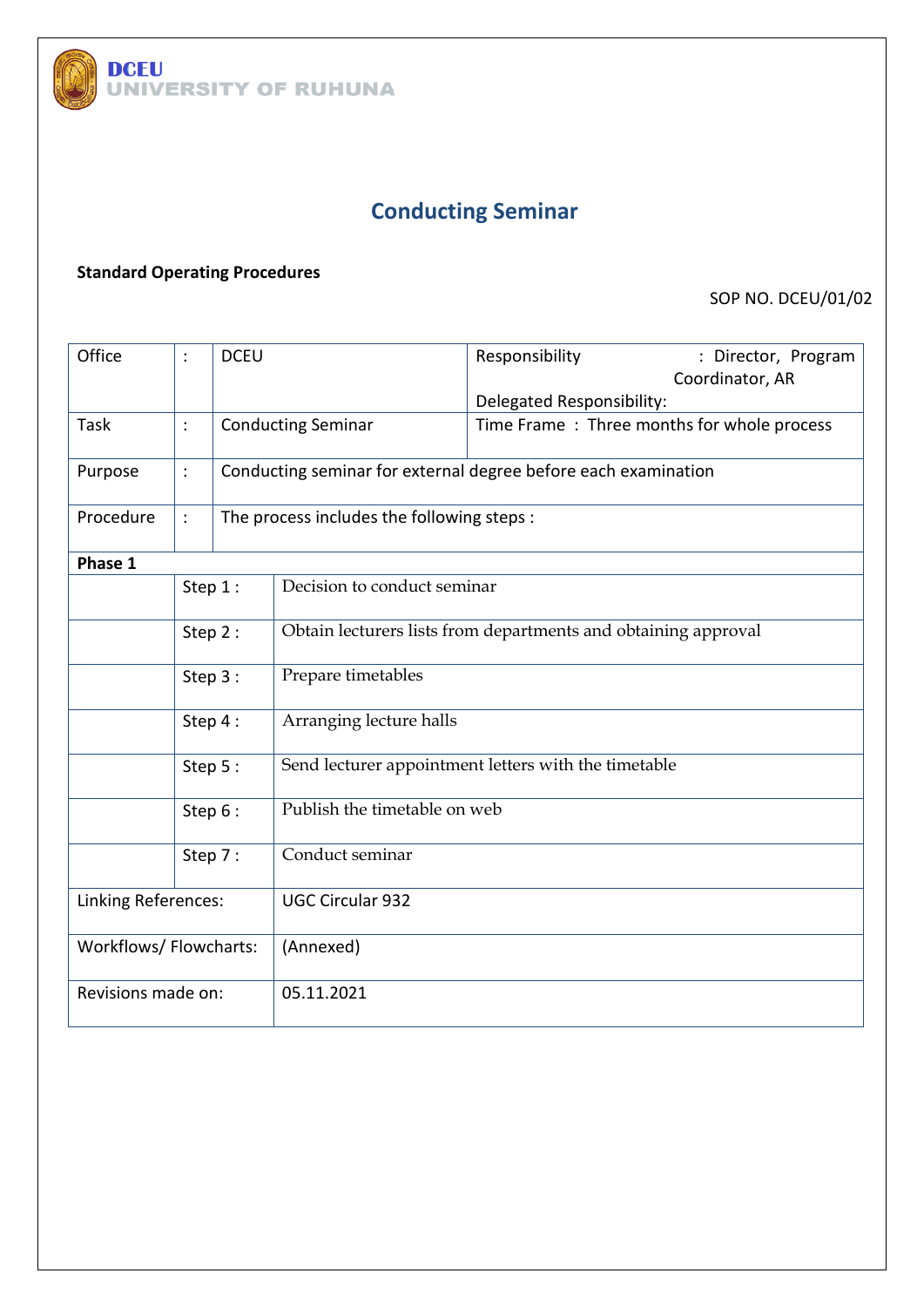

#### **Conducting Seminar**

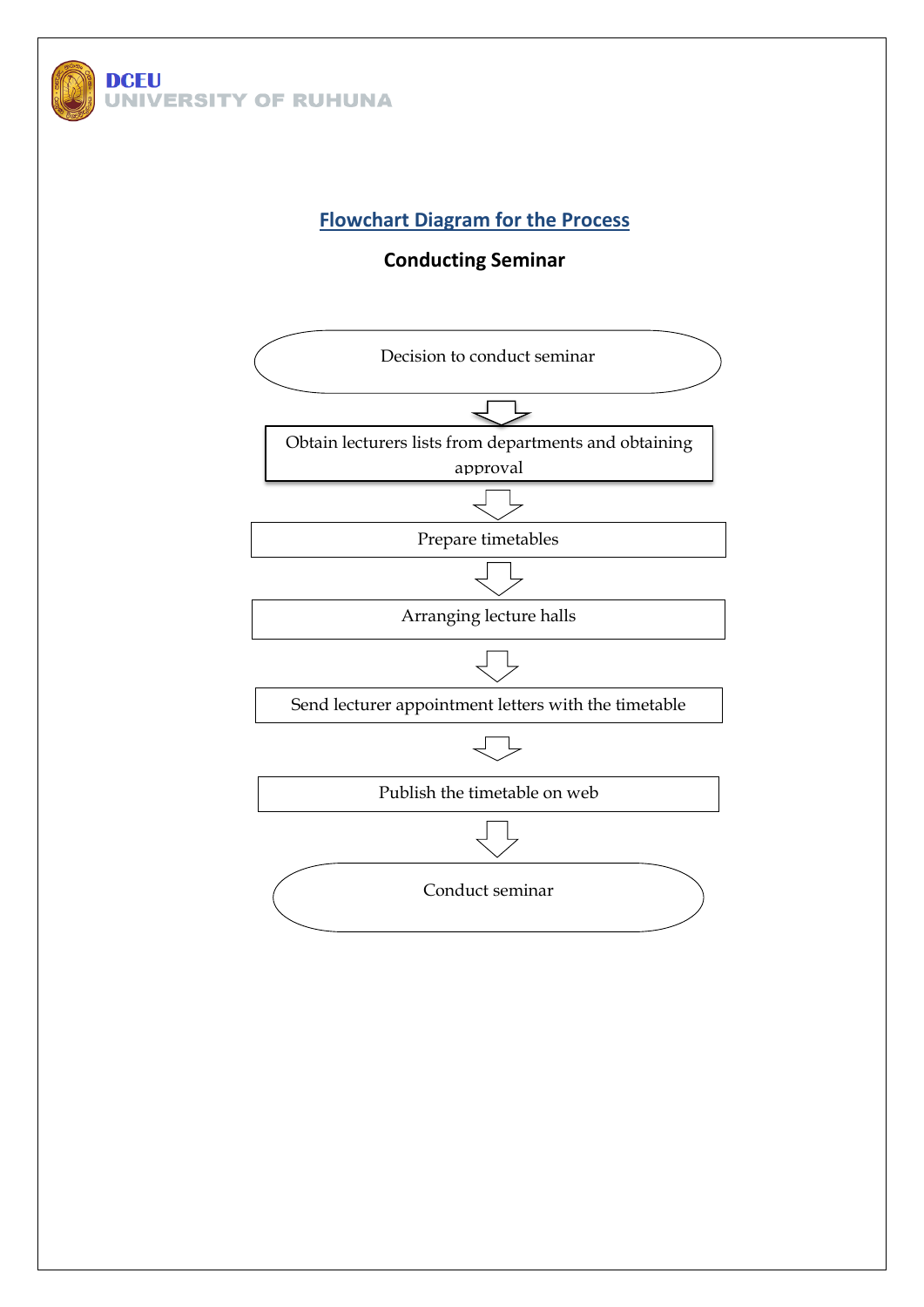

# **Registering Students for Part I & Part II Examination**

#### **Standard Operating Procedures**

| Office                |                | <b>DCEU</b>                                |                                                      | Responsibility<br>:AR<br>Delegated Responsibility: |  |  |  |  |
|-----------------------|----------------|--------------------------------------------|------------------------------------------------------|----------------------------------------------------|--|--|--|--|
| Task                  |                | Student<br>examinations                    | Registration<br>for                                  | Time Frame: One month                              |  |  |  |  |
| Purpose               | $\ddot{\cdot}$ |                                            | Register students for examinations                   |                                                    |  |  |  |  |
| Procedure             |                | The process includes the following steps : |                                                      |                                                    |  |  |  |  |
| Phase 1               |                |                                            |                                                      |                                                    |  |  |  |  |
|                       | Step 1:        |                                            | Decision to hold examination                         |                                                    |  |  |  |  |
|                       | Step 2:        |                                            | Prepare web Notices                                  |                                                    |  |  |  |  |
|                       | Step 3:        |                                            | Check the notices by Director/AR                     |                                                    |  |  |  |  |
|                       | Step 4:        |                                            | Publish the notices calling applications             |                                                    |  |  |  |  |
|                       | Step 5:        |                                            | Receiving applications                               |                                                    |  |  |  |  |
|                       | Step 6:        |                                            | Check whether fulfill the registration requirements  |                                                    |  |  |  |  |
|                       | Step 7:        |                                            | Check the renewal status of record books and renew   |                                                    |  |  |  |  |
|                       | Step 8:        |                                            | File the applications and vouchers in personal files |                                                    |  |  |  |  |
|                       | Step 9:        |                                            | Register students for examination                    |                                                    |  |  |  |  |
| Linking References:   |                |                                            | <b>UGC Circular 932</b>                              |                                                    |  |  |  |  |
| Workflows/Flowcharts: |                |                                            | (Annexed)                                            |                                                    |  |  |  |  |
| Revisions made on:    |                |                                            | 05.11.2021                                           |                                                    |  |  |  |  |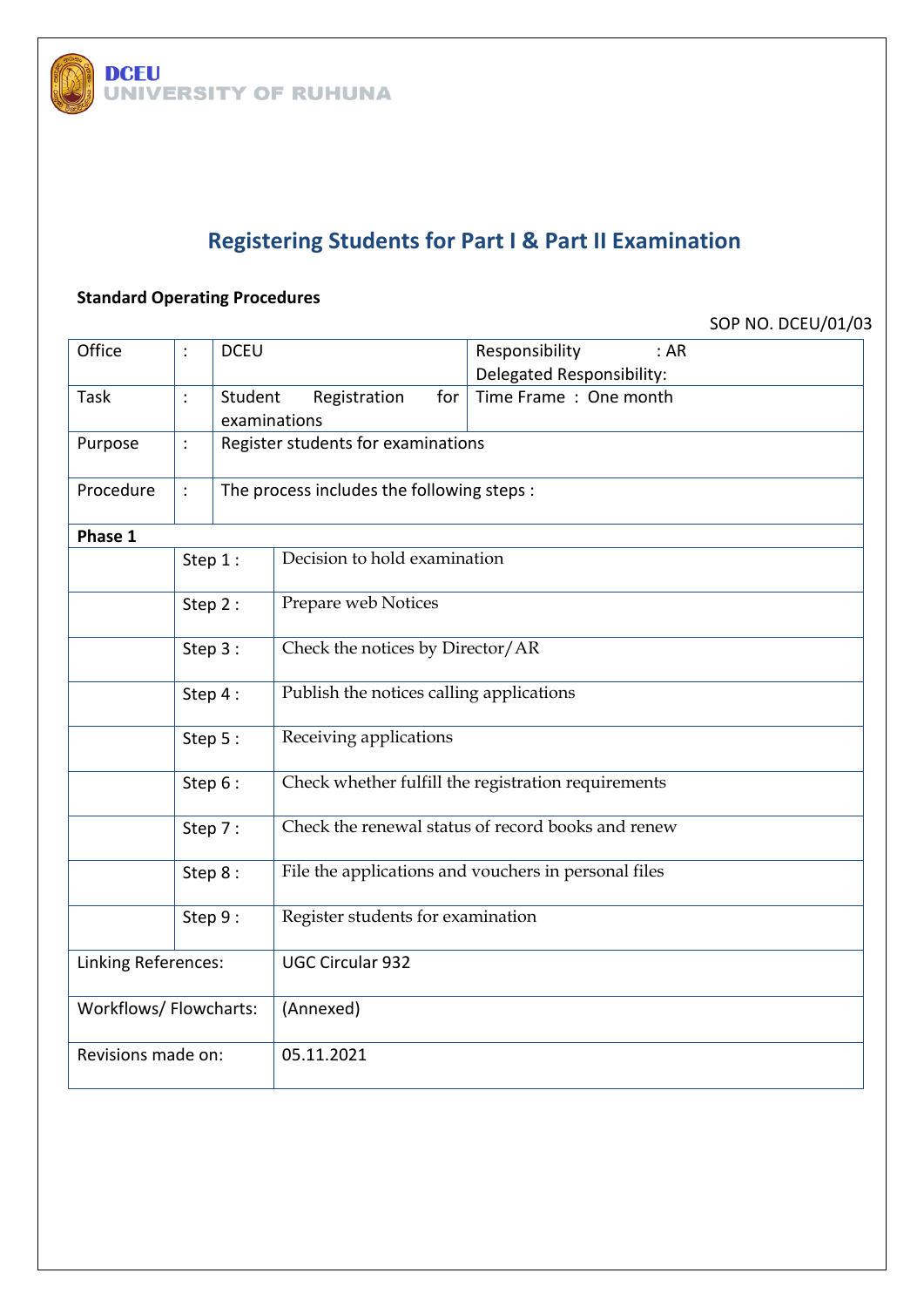

## **Registering Students for Part I & Part II Examination**

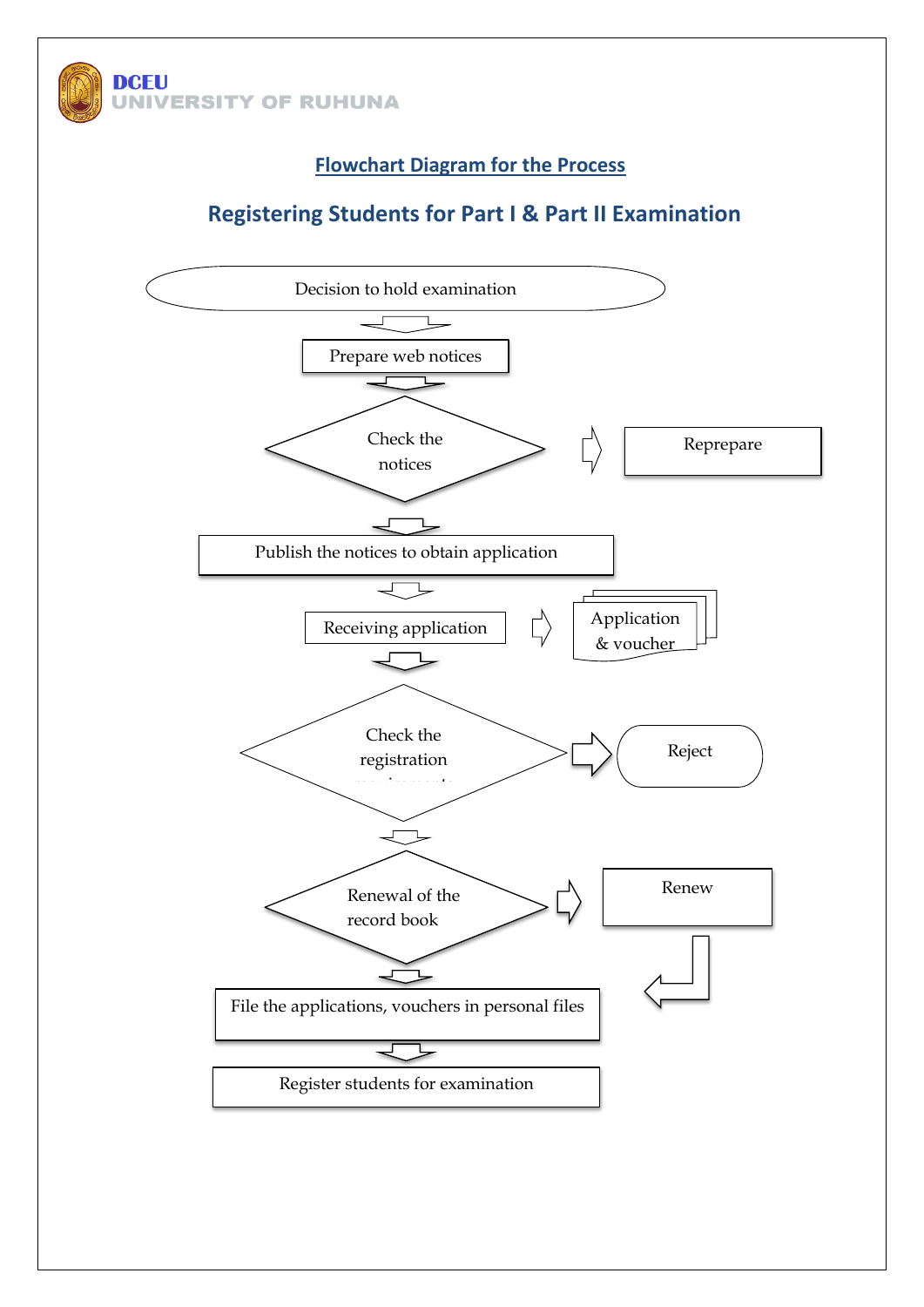

# **Conducting Examination**

#### **Standard Operating Procedures**

| Office                 |                | <b>DCEU</b>                                |                                                                                               | Responsibility                                                | : Director, Examination<br>coordinator, AR |  |  |  |
|------------------------|----------------|--------------------------------------------|-----------------------------------------------------------------------------------------------|---------------------------------------------------------------|--------------------------------------------|--|--|--|
|                        |                |                                            |                                                                                               | Delegated Responsibility:                                     |                                            |  |  |  |
| Task                   |                | Conduct examination                        |                                                                                               | Time Frame: Three months                                      |                                            |  |  |  |
|                        |                |                                            |                                                                                               |                                                               |                                            |  |  |  |
| Purpose                | $\ddot{\cdot}$ |                                            |                                                                                               | Conducting examination for proper batches and repeat students |                                            |  |  |  |
| Procedure              |                | The process includes the following steps : |                                                                                               |                                                               |                                            |  |  |  |
| Phase 1                |                |                                            |                                                                                               |                                                               |                                            |  |  |  |
|                        | Step 1:        |                                            | Approval to conduct examination                                                               |                                                               |                                            |  |  |  |
|                        | Step 2:        |                                            | Prepare timetables                                                                            |                                                               |                                            |  |  |  |
|                        | Step 3:        |                                            | Select centers to hold the examination                                                        |                                                               |                                            |  |  |  |
|                        | Step 4 :       |                                            | Obtain approval from zonal education office                                                   |                                                               |                                            |  |  |  |
|                        | Step 5:        |                                            | Receiving approval                                                                            |                                                               |                                            |  |  |  |
|                        | Step 6 :       |                                            | Sending appointment letters to supervisors, invigilators with the timetable<br>& instructions |                                                               |                                            |  |  |  |
|                        | Step 7:        |                                            | Arranging examination halls                                                                   |                                                               |                                            |  |  |  |
|                        | Step 8:        |                                            | Conduct examination                                                                           |                                                               |                                            |  |  |  |
|                        | Step 9:        |                                            | Seal the answer scripts                                                                       |                                                               |                                            |  |  |  |
|                        | Step 10 :      |                                            | Store confidentially until distribution                                                       |                                                               |                                            |  |  |  |
| Linking References:    |                |                                            | UGC Circular 932, Examination manual                                                          |                                                               |                                            |  |  |  |
| Workflows/ Flowcharts: |                |                                            | (Annexed)                                                                                     |                                                               |                                            |  |  |  |
| Revisions made on:     |                |                                            | 05.11.2021                                                                                    |                                                               |                                            |  |  |  |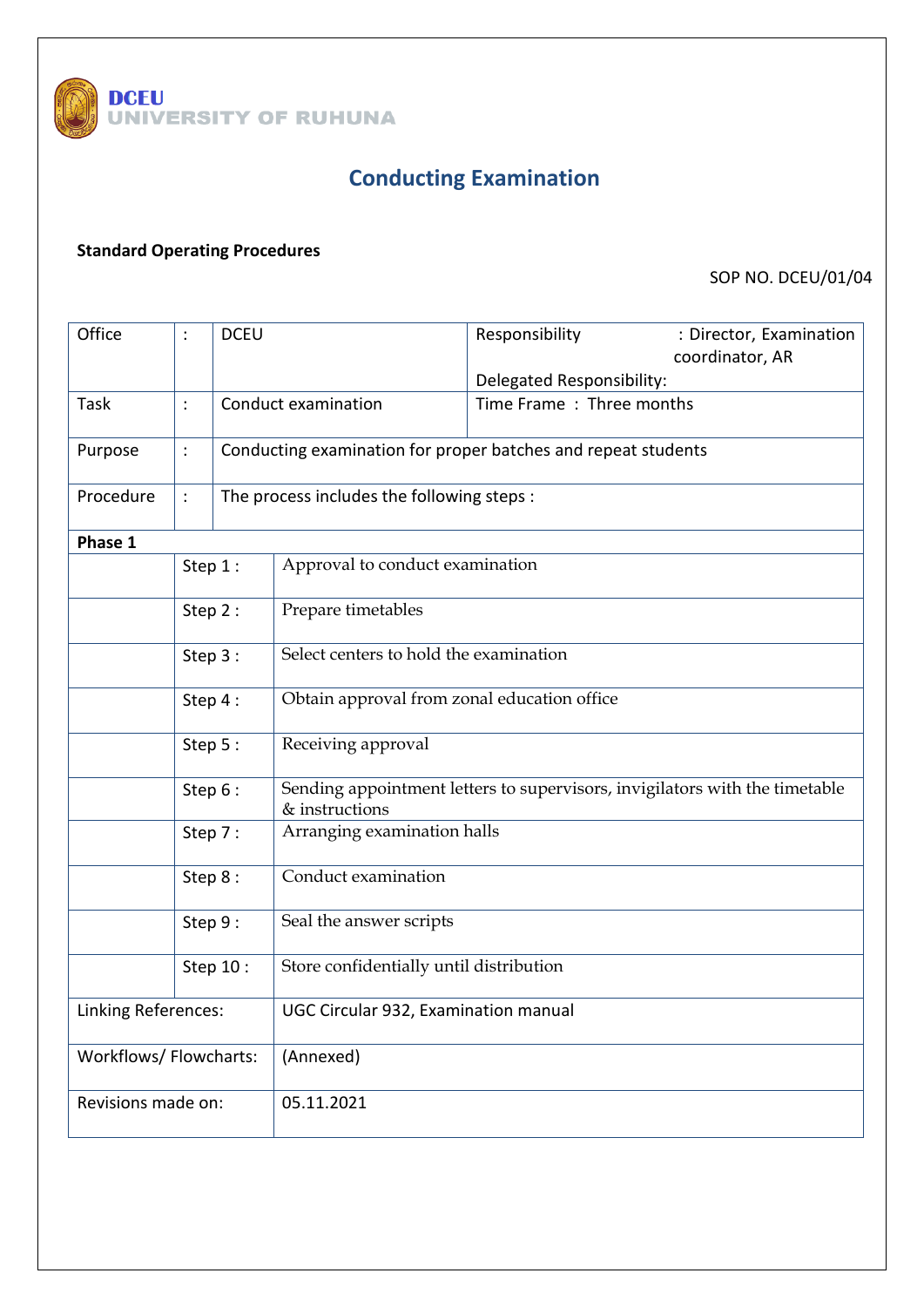

**Conducting Examination**

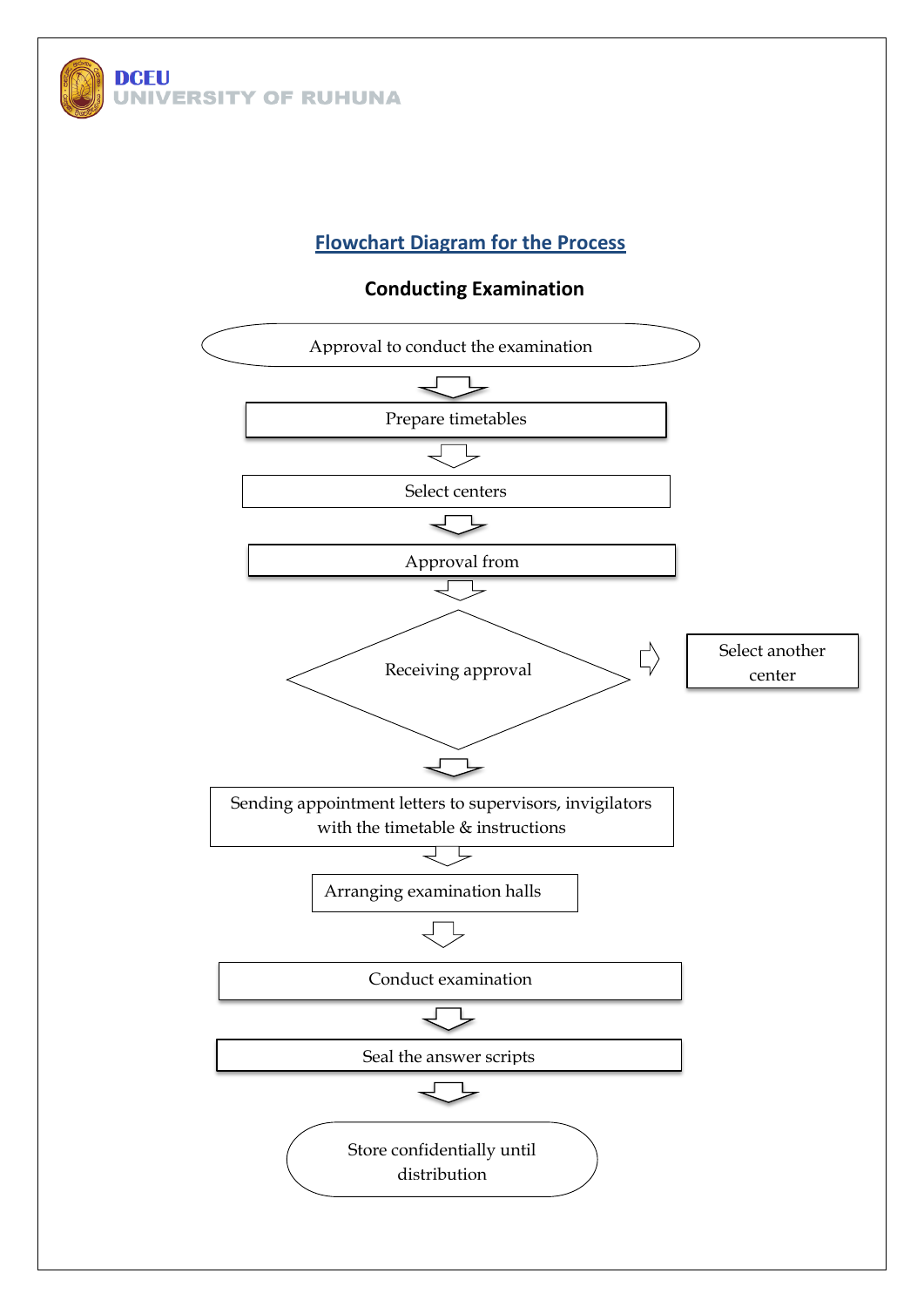

# **Paper Marking & Issuing Results**

#### **Standard Operating Procedures**

| Office                 |                | <b>DCEU</b>                          |                                                                                        |              |  | Responsibility            | : Director, Examination<br>coordinator, AR |  |  |
|------------------------|----------------|--------------------------------------|----------------------------------------------------------------------------------------|--------------|--|---------------------------|--------------------------------------------|--|--|
|                        |                |                                      |                                                                                        |              |  | Delegated Responsibility: |                                            |  |  |
| Task                   |                | Paper<br>Results                     | marking                                                                                | &<br>Issuing |  | Time Frame: Three months  |                                            |  |  |
| Purpose                |                |                                      | Releasing results within the timeframe                                                 |              |  |                           |                                            |  |  |
| Procedure              | $\ddot{\cdot}$ |                                      | The process includes the following steps :                                             |              |  |                           |                                            |  |  |
| Phase 1                |                |                                      |                                                                                        |              |  |                           |                                            |  |  |
|                        | Step 1:        |                                      | Handing over sealed answer scripts to Departments heads to distribute<br>among markers |              |  |                           |                                            |  |  |
|                        | Step 2:        |                                      | Receiving marks from first and second markers                                          |              |  |                           |                                            |  |  |
|                        | Step 3:        |                                      | Handover marks to first marker to prepare final marks                                  |              |  |                           |                                            |  |  |
|                        | Step 4:        |                                      | Receiving final marks                                                                  |              |  |                           |                                            |  |  |
|                        | Step 5:        |                                      | Receiving approval                                                                     |              |  |                           |                                            |  |  |
|                        | Step 6 :       |                                      | Computerize the marks                                                                  |              |  |                           |                                            |  |  |
|                        | Step 7:        |                                      | Enter marks in the mark books                                                          |              |  |                           |                                            |  |  |
|                        | Step 8:        |                                      | Check the entered marks by Examination coordinator                                     |              |  |                           |                                            |  |  |
|                        | Step 9:        |                                      | Hold results board                                                                     |              |  |                           |                                            |  |  |
|                        | Step 10 :      |                                      | Approval of Senate                                                                     |              |  |                           |                                            |  |  |
|                        | Step 10 :      |                                      | Issue results                                                                          |              |  |                           |                                            |  |  |
| Linking References:    |                | UGC Circular 932, Examination manual |                                                                                        |              |  |                           |                                            |  |  |
| Workflows/ Flowcharts: |                | (Annexed)                            |                                                                                        |              |  |                           |                                            |  |  |
| Revisions made on:     |                | 05.11.2021                           |                                                                                        |              |  |                           |                                            |  |  |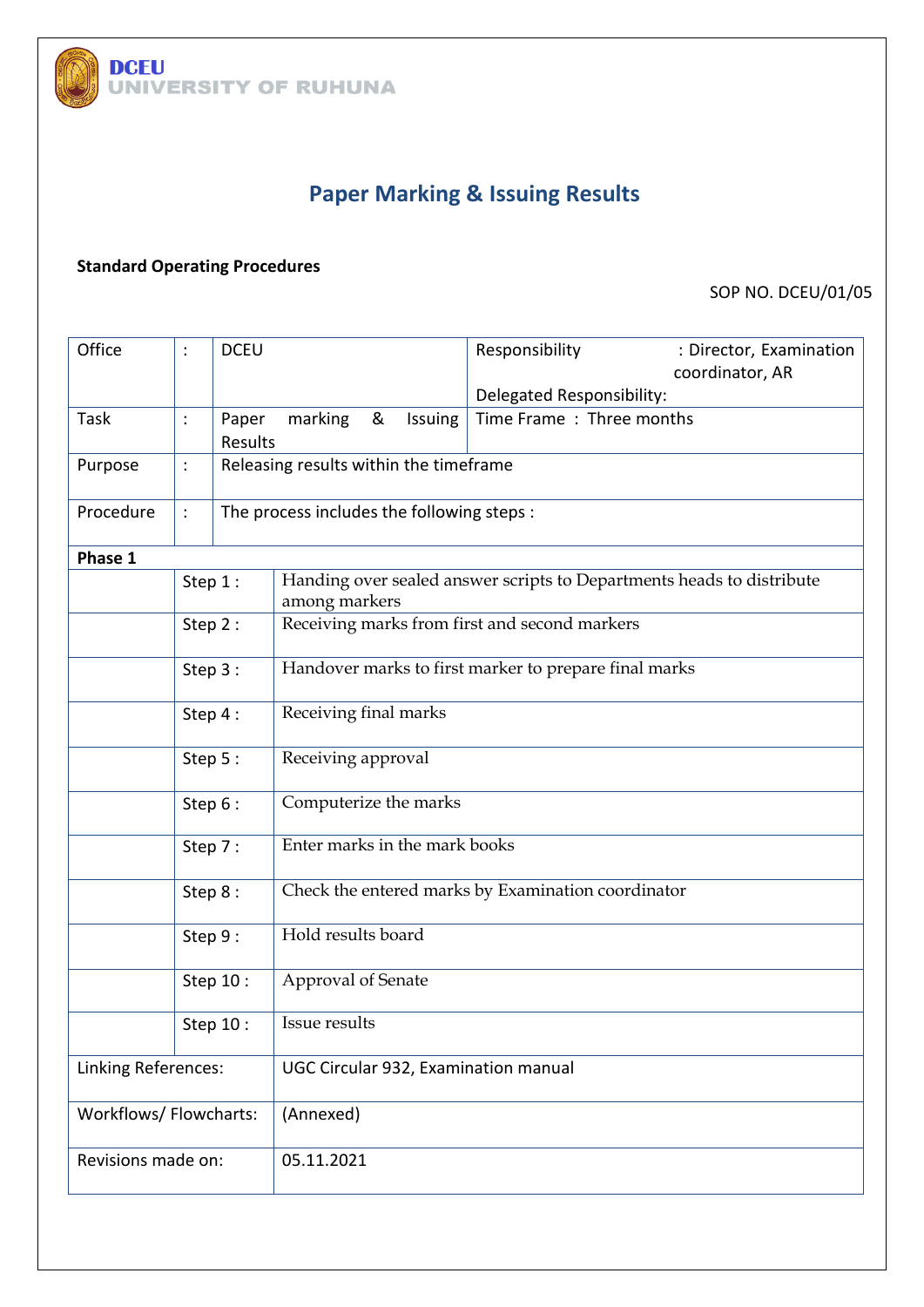

#### **Paper Marking & Issuing Results**

Handing over sealed answer scripts to Departments heads to distribute among markers



Receiving marks from first and second markers



Handover marks to first marker to prepare final marks



Computerize the marks

Enter marks in the mark books



Check the entered marks by Examination coordinator







Approval of Senate

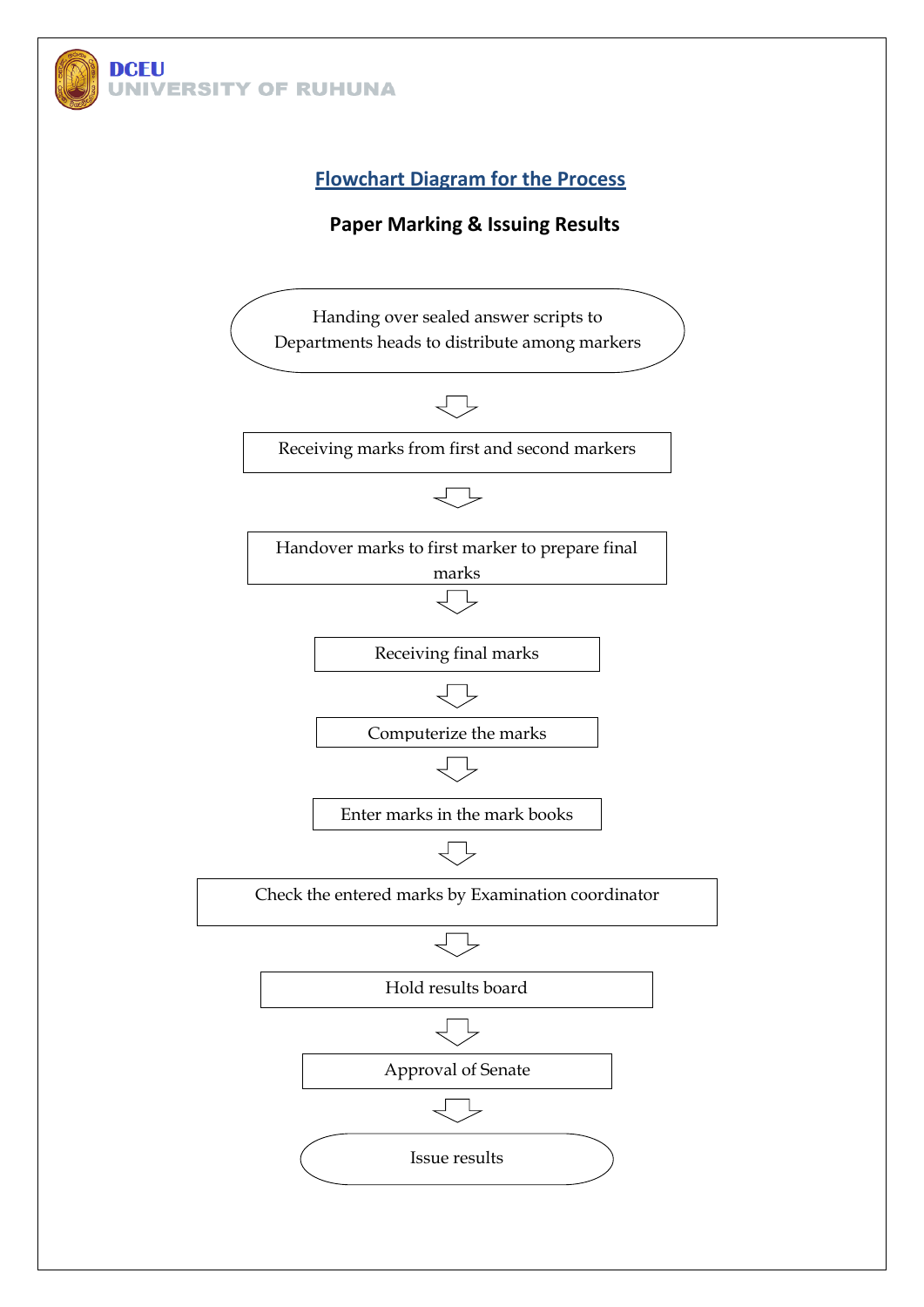

## **Staff of the DCEU**

| Director                |                                 |                          | Prof. Vajira Bulugahapitiya |
|-------------------------|---------------------------------|--------------------------|-----------------------------|
| Assistant Registrar     |                                 |                          | Mrs. H.H.K.N. Dharmasiri    |
| <b>Assistant Bursar</b> |                                 |                          | Mrs. E.A.S.M. Perera        |
| <b>System Analyst</b>   |                                 | -                        | Mr.S.H. Uyanahewage         |
| T.O.1                   | Technical Officer(Audio Visual) |                          | Mr. H.A. Asanka Chamara     |
| M.A.1                   | Management Assistant            | -                        | Mrs. A.R.D.N. Ahangama      |
| M.A.2                   | Management Assistant            |                          | Mrs. G.A.T.N. Samarasinghe  |
| M.A.3                   | Management Assistant            | $\overline{\phantom{a}}$ | Ms. S.I. Ranasinghe         |
| M.A.4                   | Management Assistant            |                          | Ms. C.K.R. Wellappili       |
| B.K.1                   | <b>Book Keeper</b>              |                          | Mrs. W.A. Nadeeshani        |
| W.A.1                   | Work Aid                        |                          | Mr. P.M. Waduge             |
| W.A.2                   | Work Aid                        |                          | Mr. H.K. Andarage           |